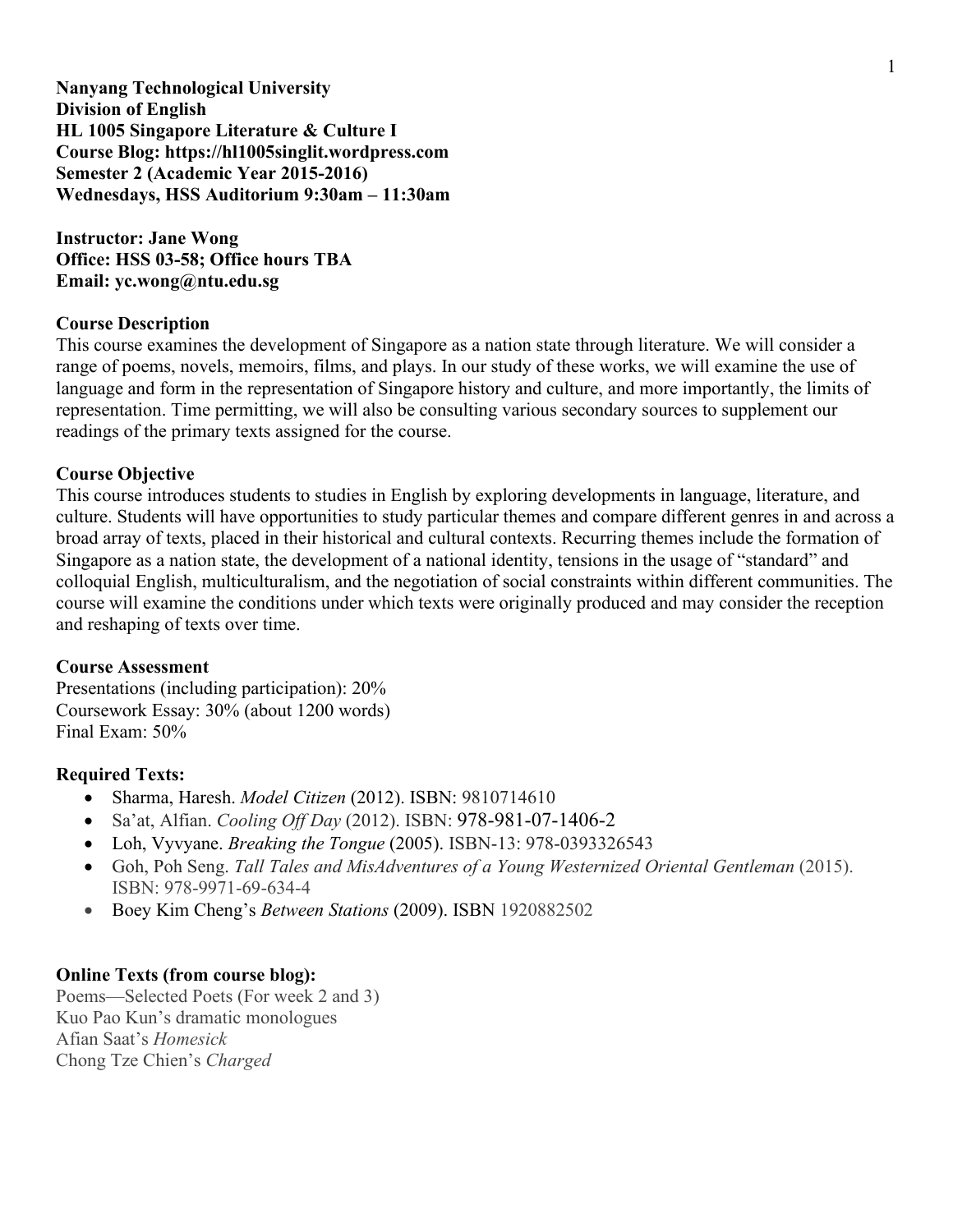# **Tentative Reading Schedule**

|           | Week   | Readings                                  |
|-----------|--------|-------------------------------------------|
|           |        |                                           |
|           |        |                                           |
|           | Week 1 | Introduction                              |
|           |        | Edwin Thumboo:                            |
|           |        | "May 1954"                                |
|           |        | "The Exile"                               |
|           |        |                                           |
|           |        | "Ulysses by the Merlion"                  |
|           |        | Lee Tzu Pheng:                            |
|           |        | "My Country and My People"                |
|           |        | "Mad Woman Story"                         |
| Poems     | Week 2 |                                           |
|           |        | Robert Yeo:                               |
|           |        | "Survival: Singapore"                     |
|           |        | "Turn of the Decade 1969-70"              |
|           |        | Leong Liew Geok:                          |
|           |        | "Exiles Return"                           |
|           |        | "Forever Singlish"                        |
|           |        |                                           |
|           |        | Goh Poh Seng:                             |
|           |        | "Singapore"                               |
|           |        | "Exile in a Cold Land"                    |
|           |        | Arthur Yap:                               |
|           |        | "Old House at Ang Siang Hill"             |
|           |        | "There is no future in Nostalgia"         |
|           |        | "2 Mothers in a HDB Playground"           |
|           |        | Alvin Pang:                               |
|           |        | "Upgrading"                               |
|           |        | 'Following a Train of Thought on the MRT" |
| Poems     | Week 3 |                                           |
|           |        | Cyril Wong:                               |
|           |        | "Close all the Windows"                   |
|           |        | "Flight Dreams"                           |
|           |        | "The Men We Loved"                        |
| Novel     | Week 4 | Vyvyane Loh: Breaking the Tongue          |
|           | Week 5 | Vyvyane Loh: Breaking the Tongue          |
|           |        |                                           |
|           |        | Kuo Pao Kun:                              |
|           |        | The Coffin is Too Big for the Hole        |
|           |        | No Parking on Odd Days                    |
| Dramatic  |        |                                           |
| Monologue | Week 6 | Alfian Sa'at: Cooling Off Day             |
|           |        |                                           |
|           | Week 7 | Film (TBA)                                |